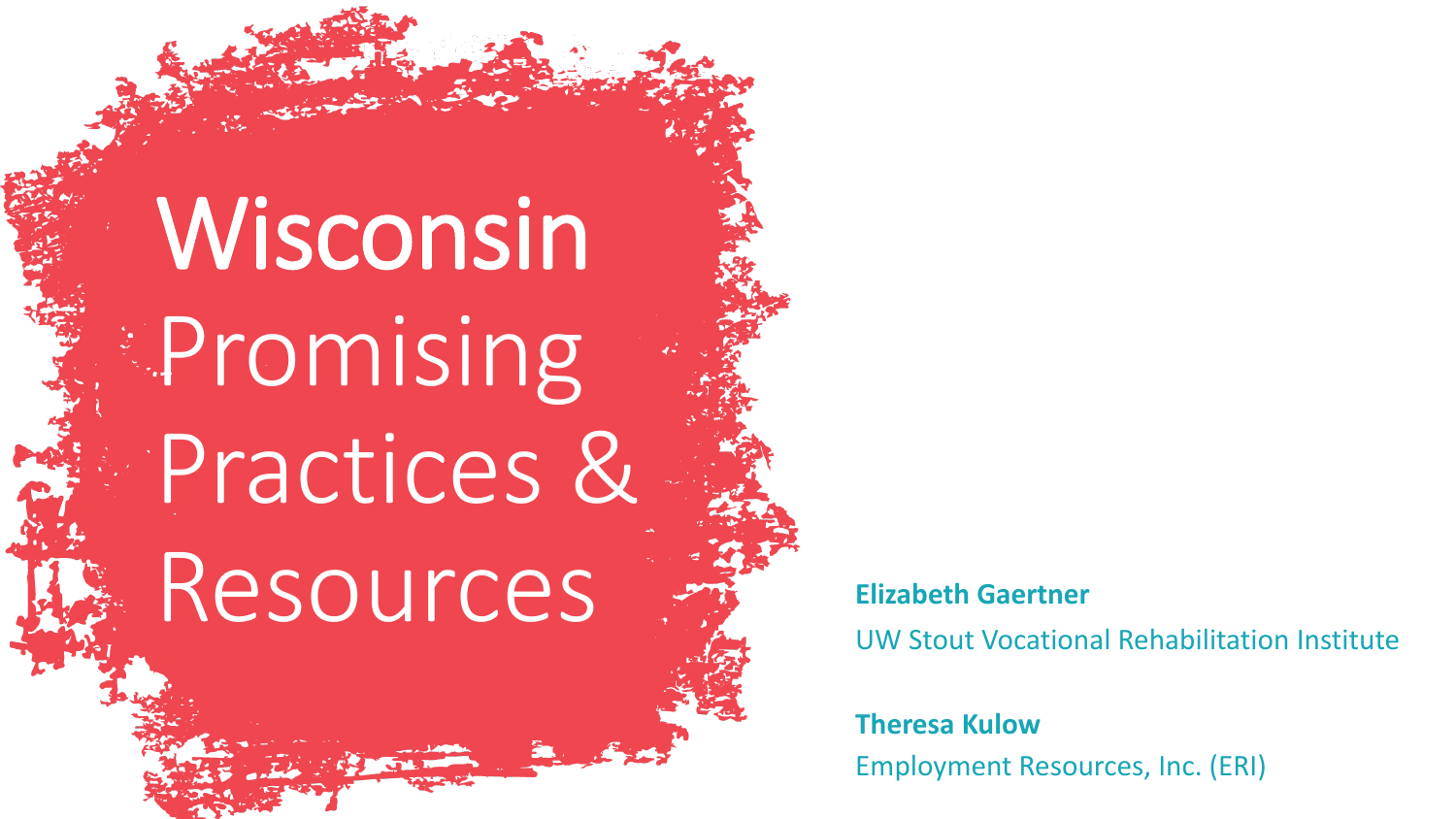

## **what we learned…**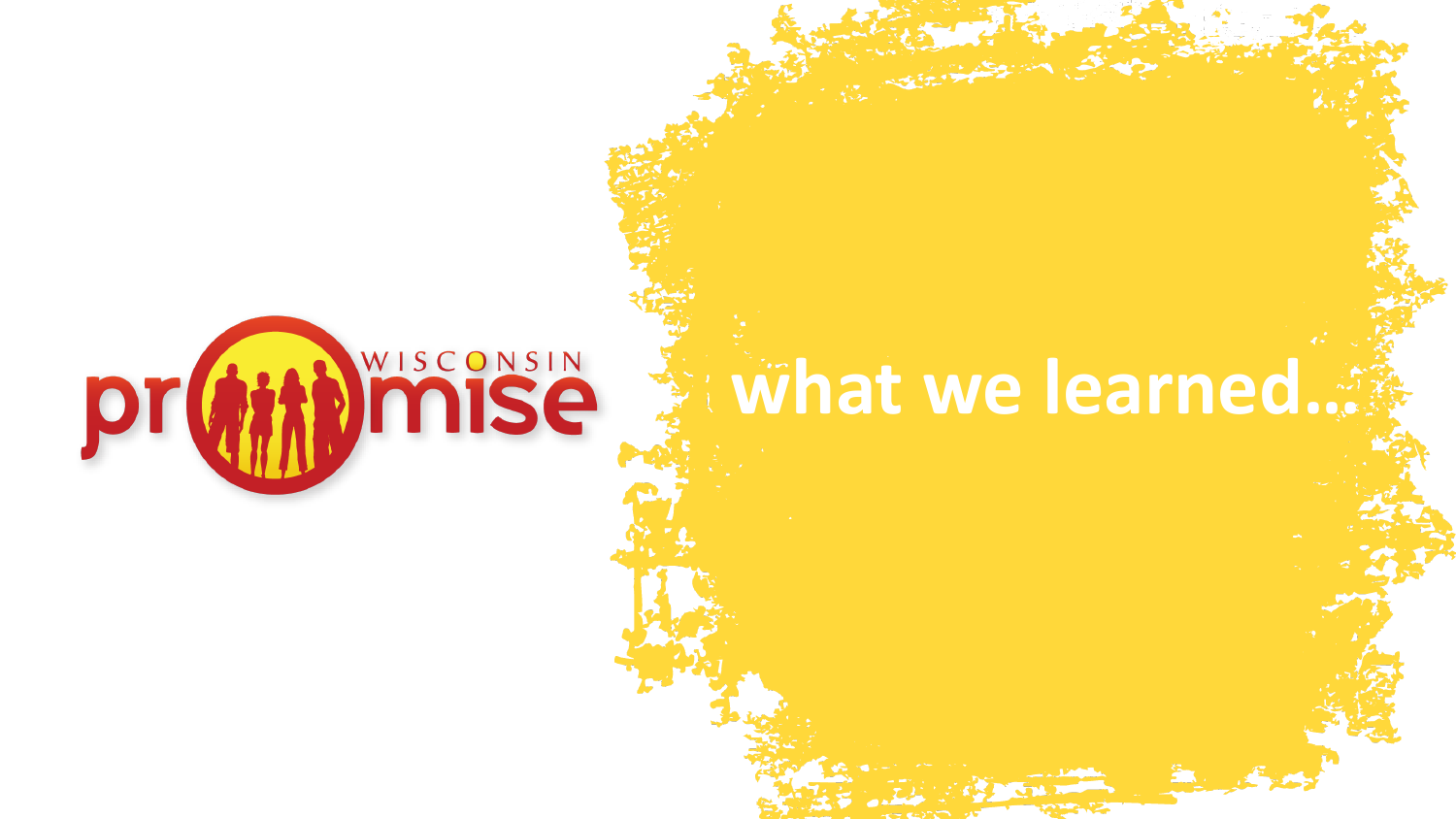

Enrolled 2,024 youth ages 14, 15, and 16 receiving Supplemental Security Income (SSI) and their families

- Half received services as usual
- Half received Wisconsin Promise Services through **DVR** with interagency Resource Teams for at least 2.5 years

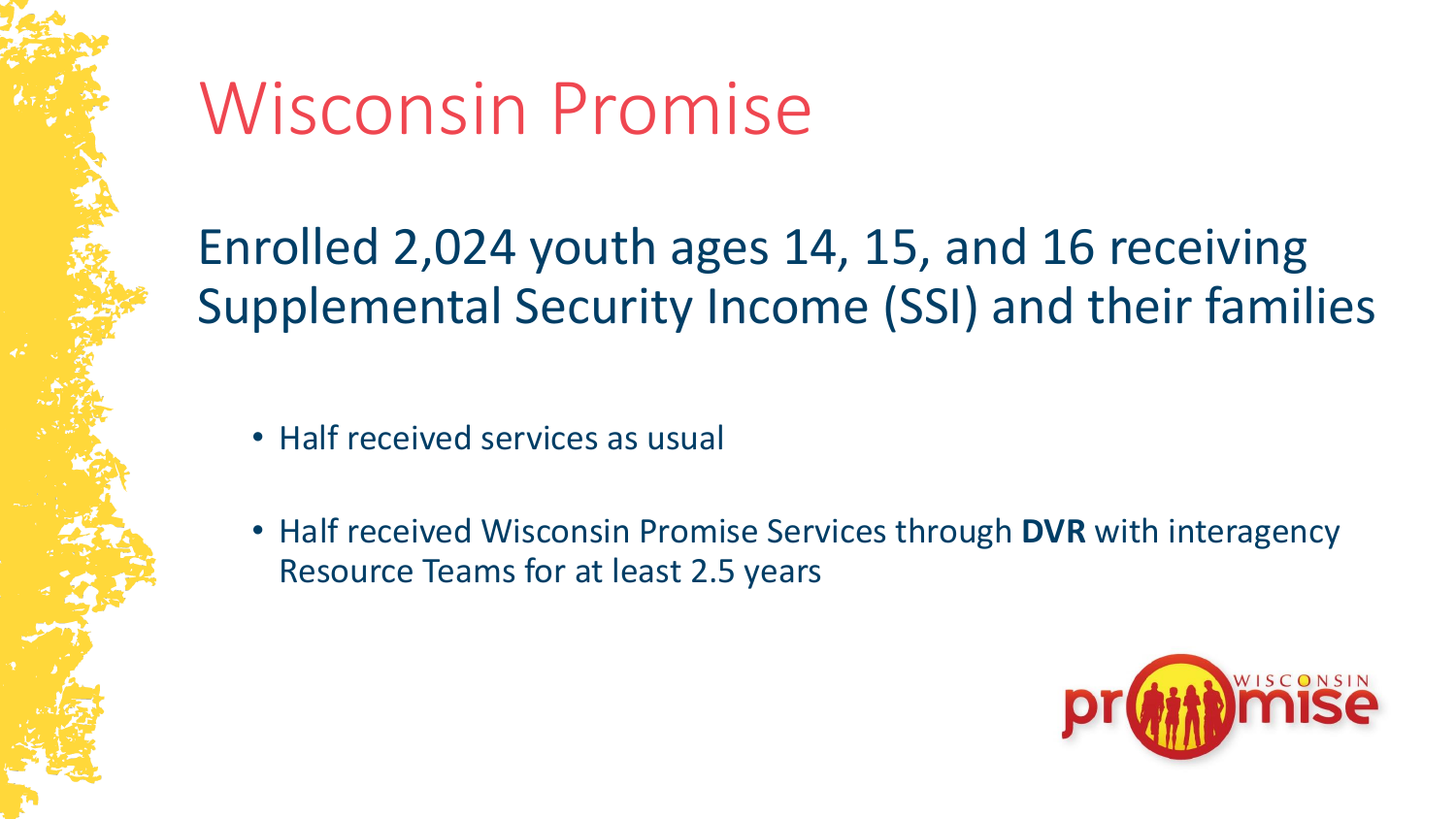## Wisconsin Promise Services

- Employment Services (at least one paid job)
- Work Incentives Benefits Counseling
- Financial Coaching
- On the Job Social Skills Workplace Readiness Training
- Family and self-advocacy training
- Health Promotion

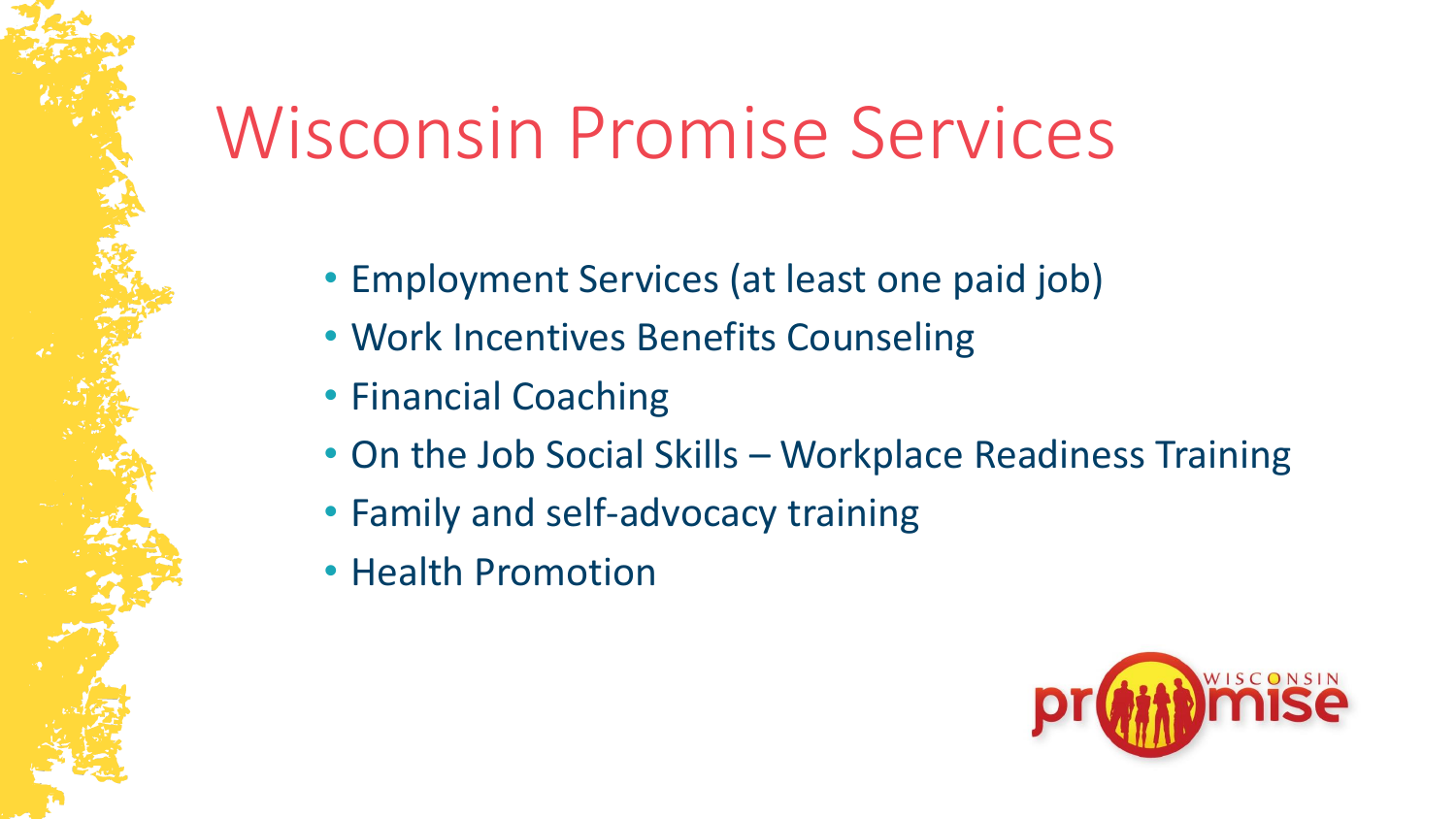## Interagency Resource Teams

### Included collaboration between:

- Youth
- Family
- DVR
- School
- long term care
- mental health
- foster care
- juvenile justice, etc.
- community service providers
- Independent Living Centers

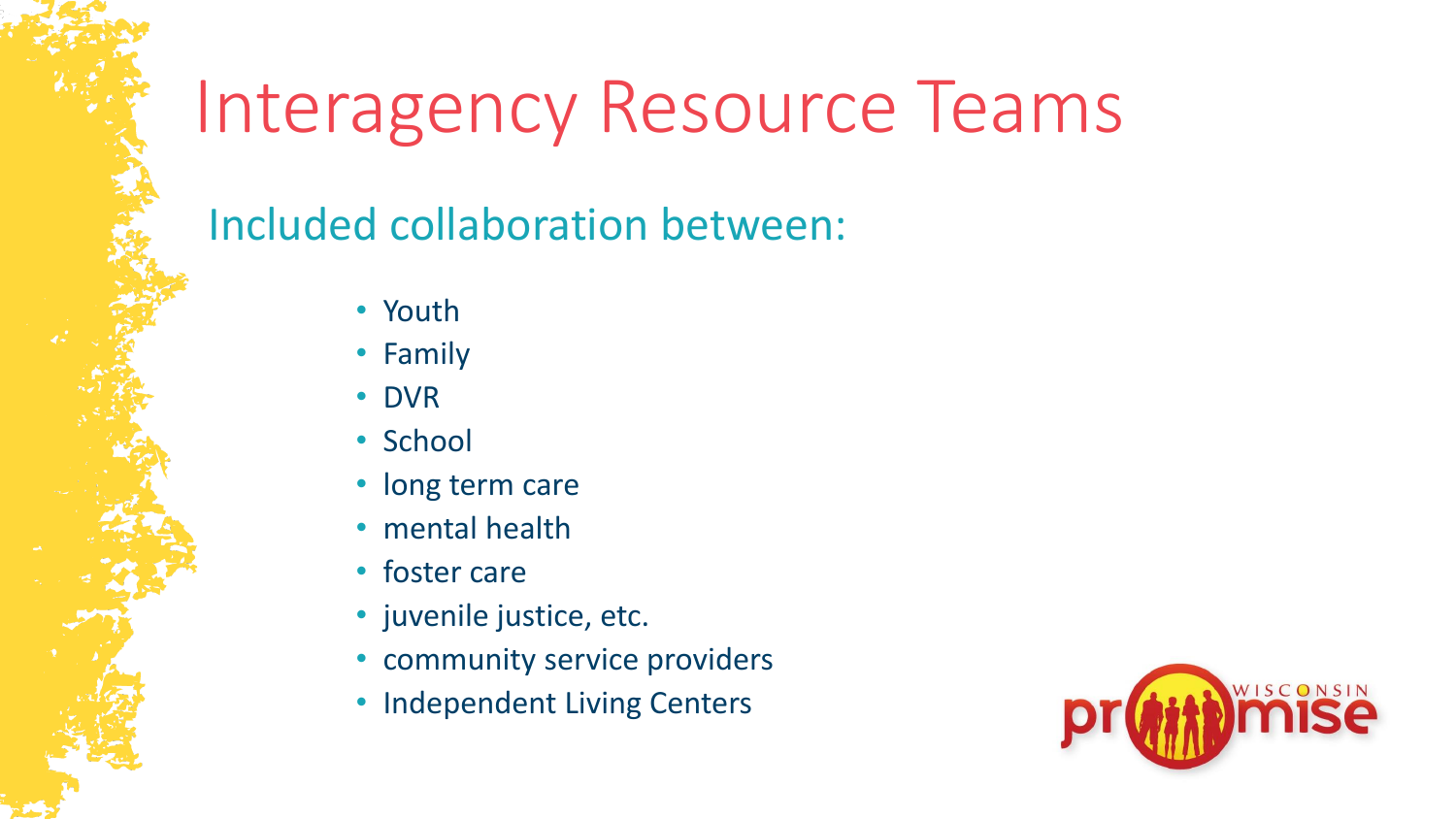## Additional Services and Supports

The types of services offered evolved to meet the needs of youth and families

- Trauma Informed Practice
- Motivational Interviewing Strategies
- Customized Employment
- Connecting to Community Resources
- Communication post cards and text messages
- Training how to best provide training (theory vs. hands on/practical instruction)

#### **Goal:** Meeting youth/family where they are at

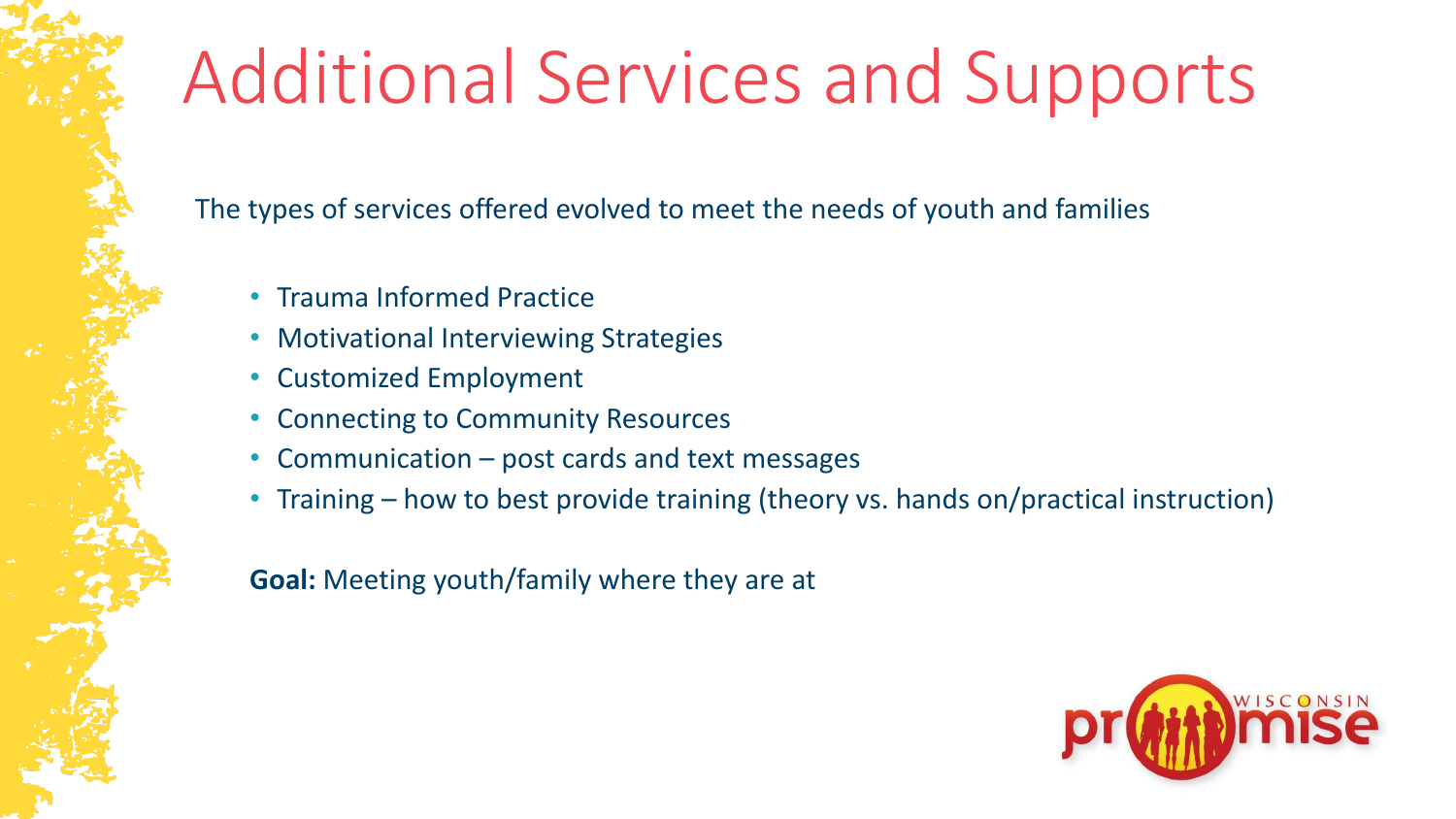## Employment Outcomes



**Percent employed during the PROMISE service period:**  April 2014 to September 2018

- Youth Receiving Promise Services (Treatment Group) **67%**
- Youth Receiving Usual Services (Control Group) **57%**
- Youth Receiving Usual Services with no DVR case (Control Group) **51%**

#### **Percent enrolled in Long Term Care (LTC) 2 Years after PROMISE Enrollment**

- Youth Receiving Promise Services (Treatment): 74/141 = **52%**
- Youth Receiving Usual Services (Control): 38/114 = **33%**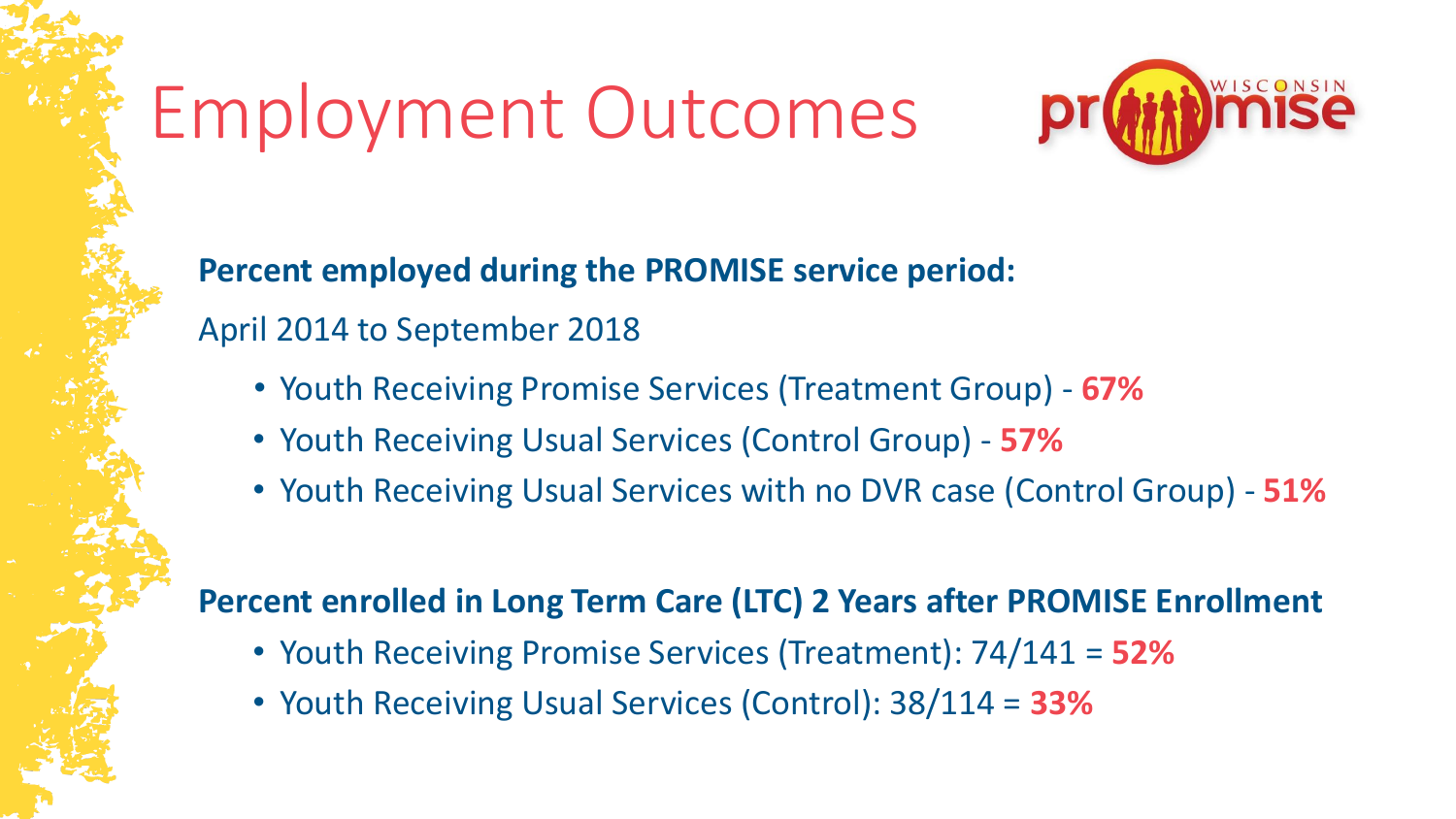# what we learned… The Resources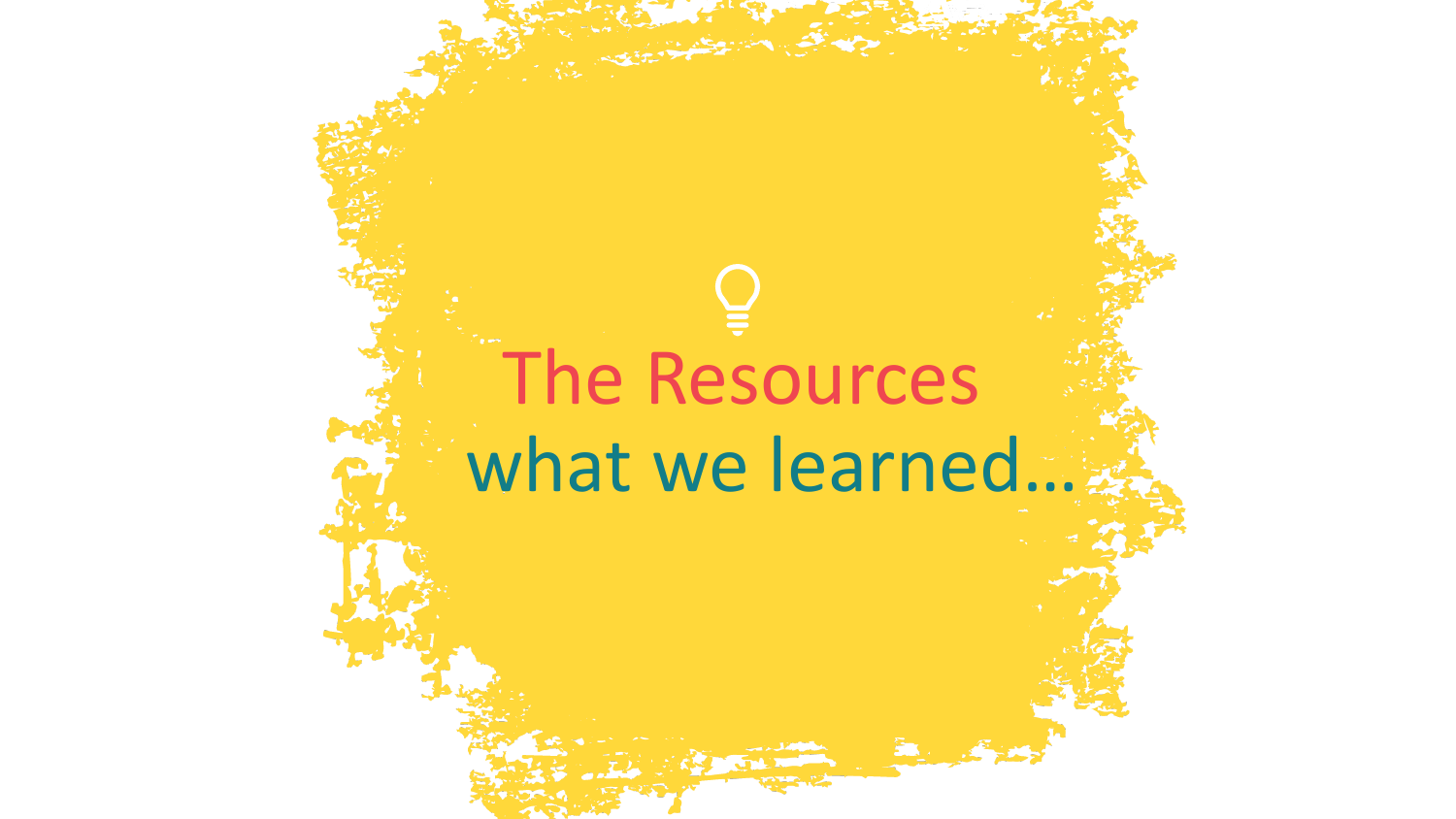

# **BeforeAge18.org**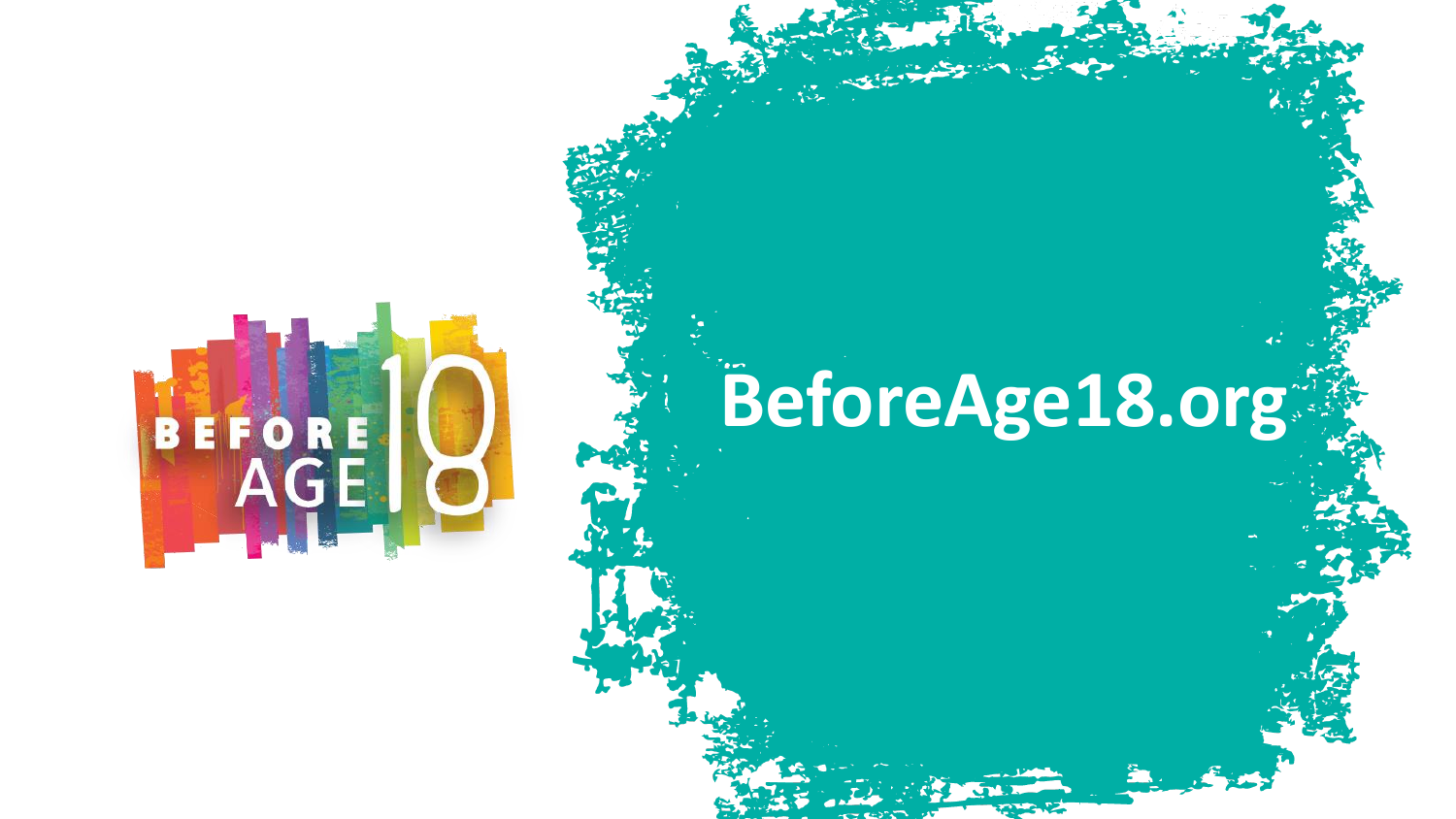

Get ready to consider choices, explore the possibilities, and take action now to prepare for age 18 and becoming an adult!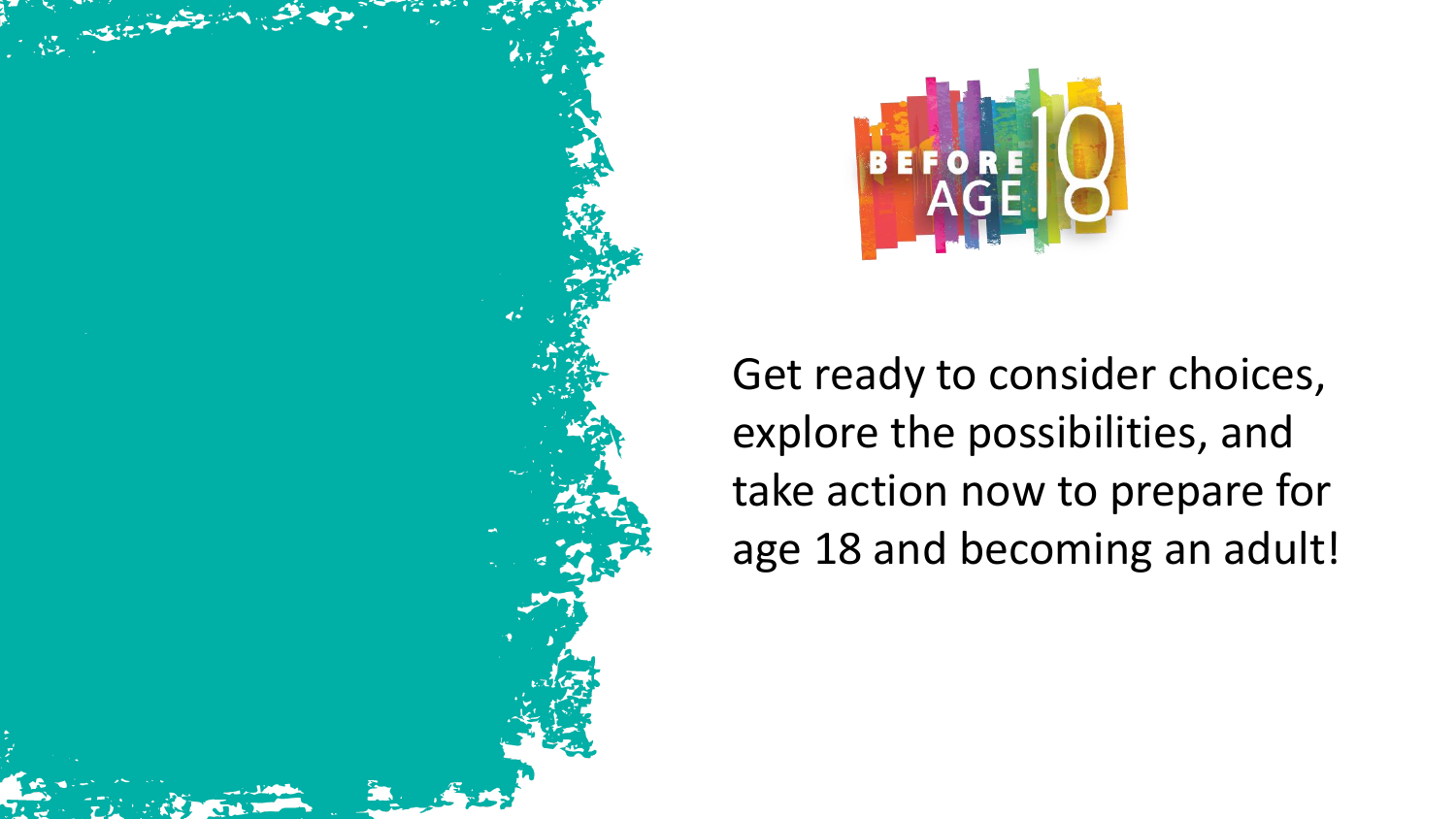## Topics to Explore



### **BeforeAge18.org**

- Action Steps for Teens and Families
- Benefits and Working
- Community Involvement
- Education
- Employment
- Health
- Self-Advocacy
- Rights and Responsibilities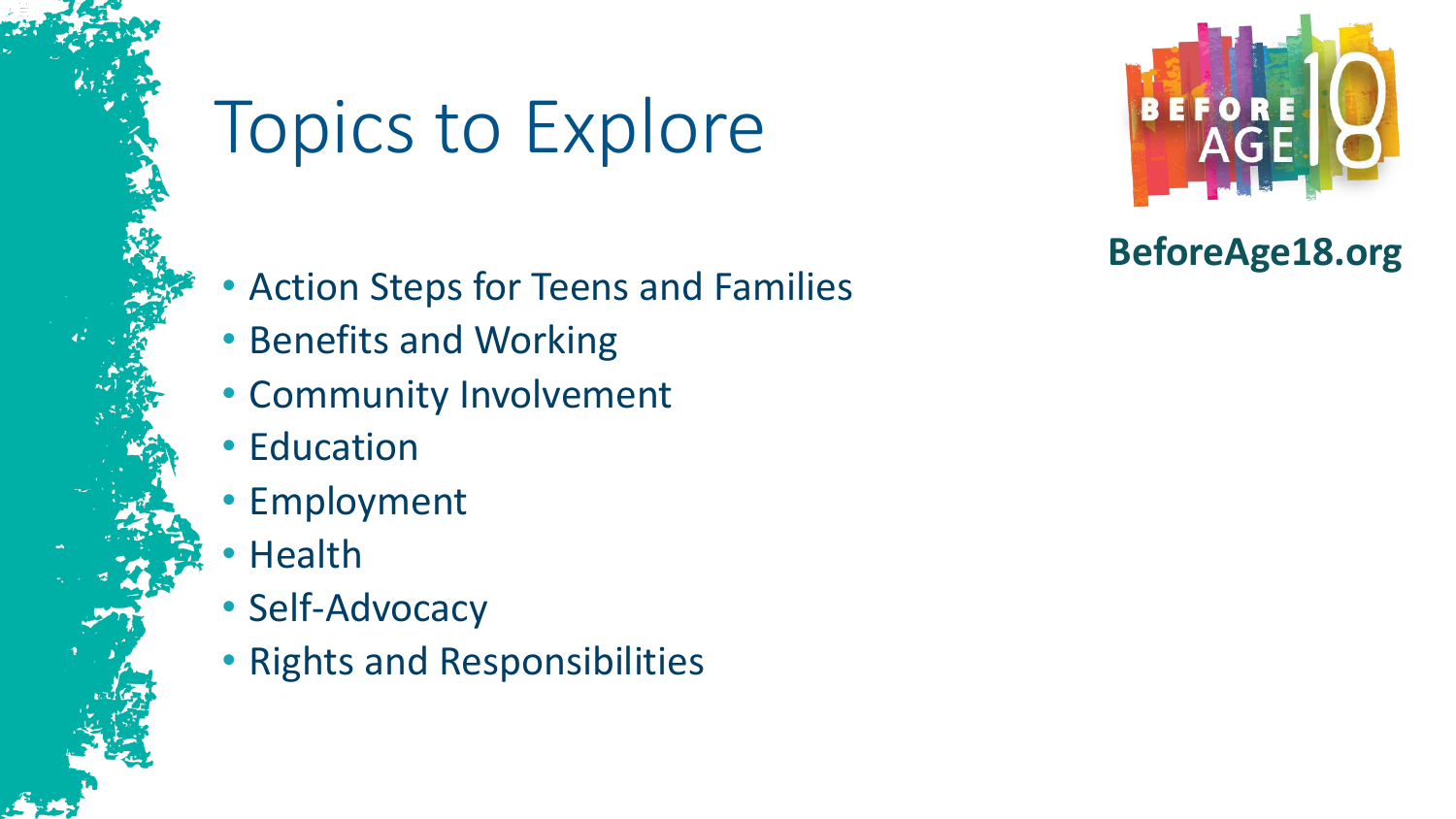

## **Promising-Practices.com**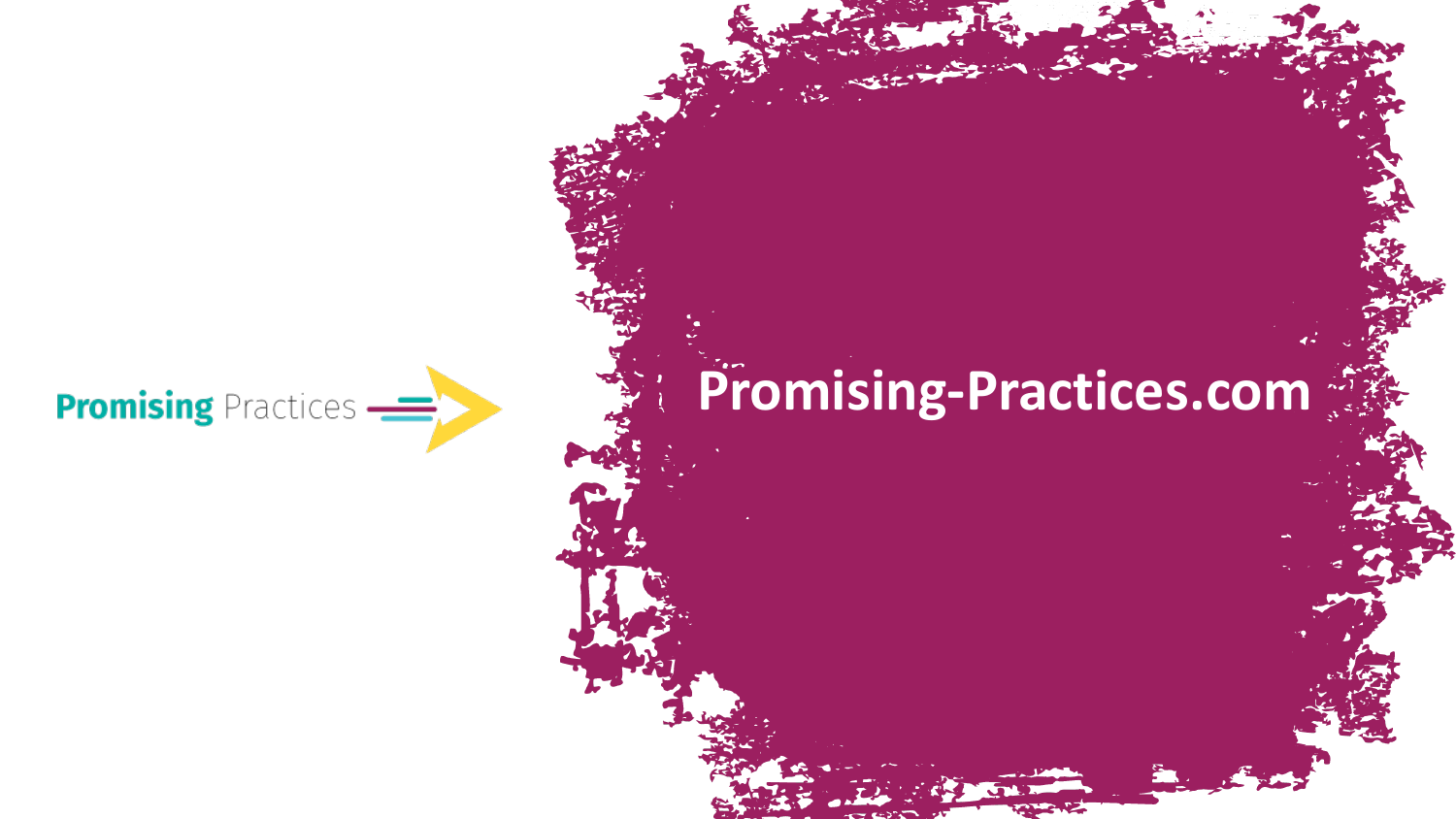



a website for professionals working to improve employment outcomes for people with disabilities.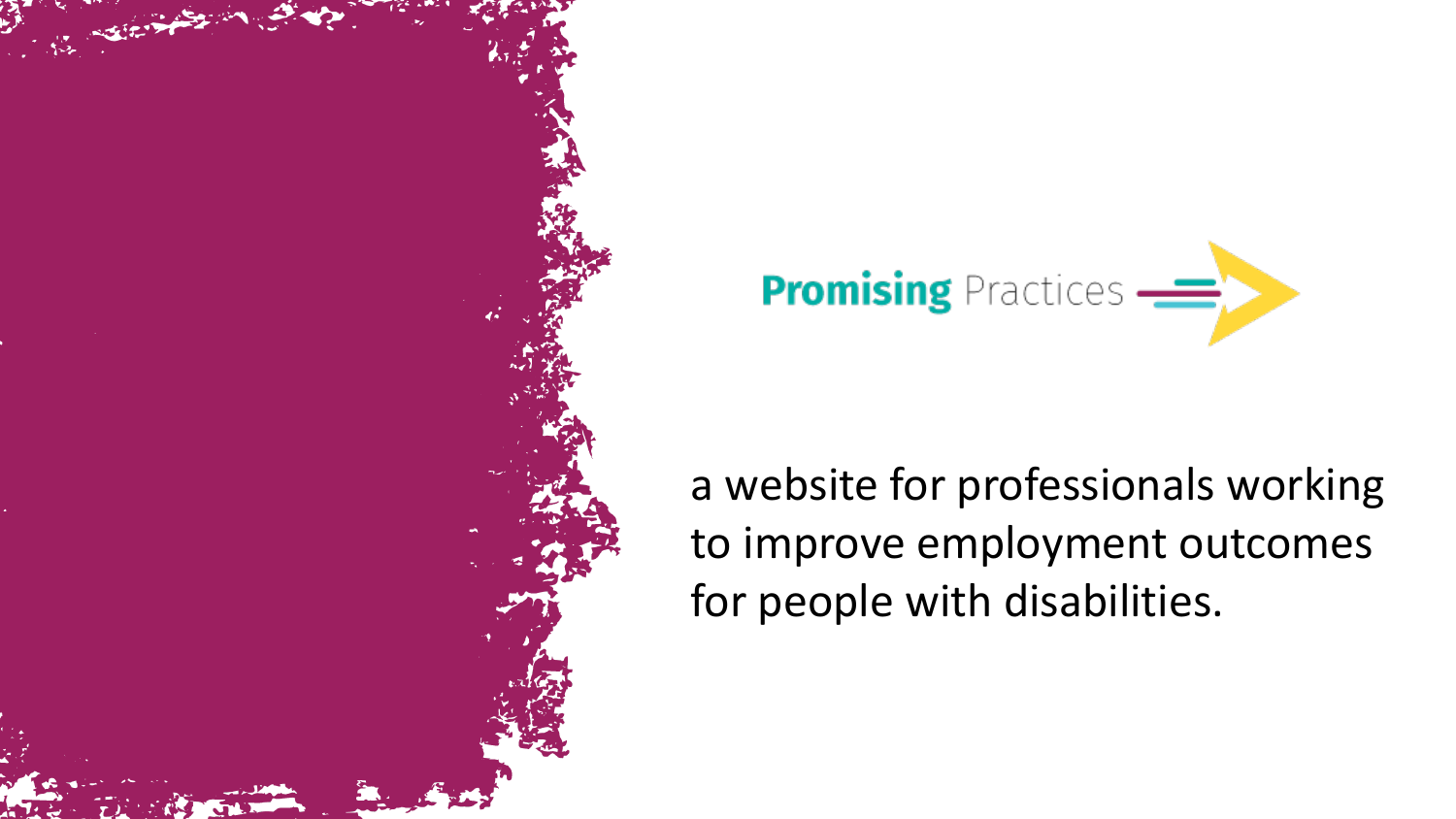



- Promising Practices
- Strategies
- Tools and Resources

### **Promising-Practices.com**